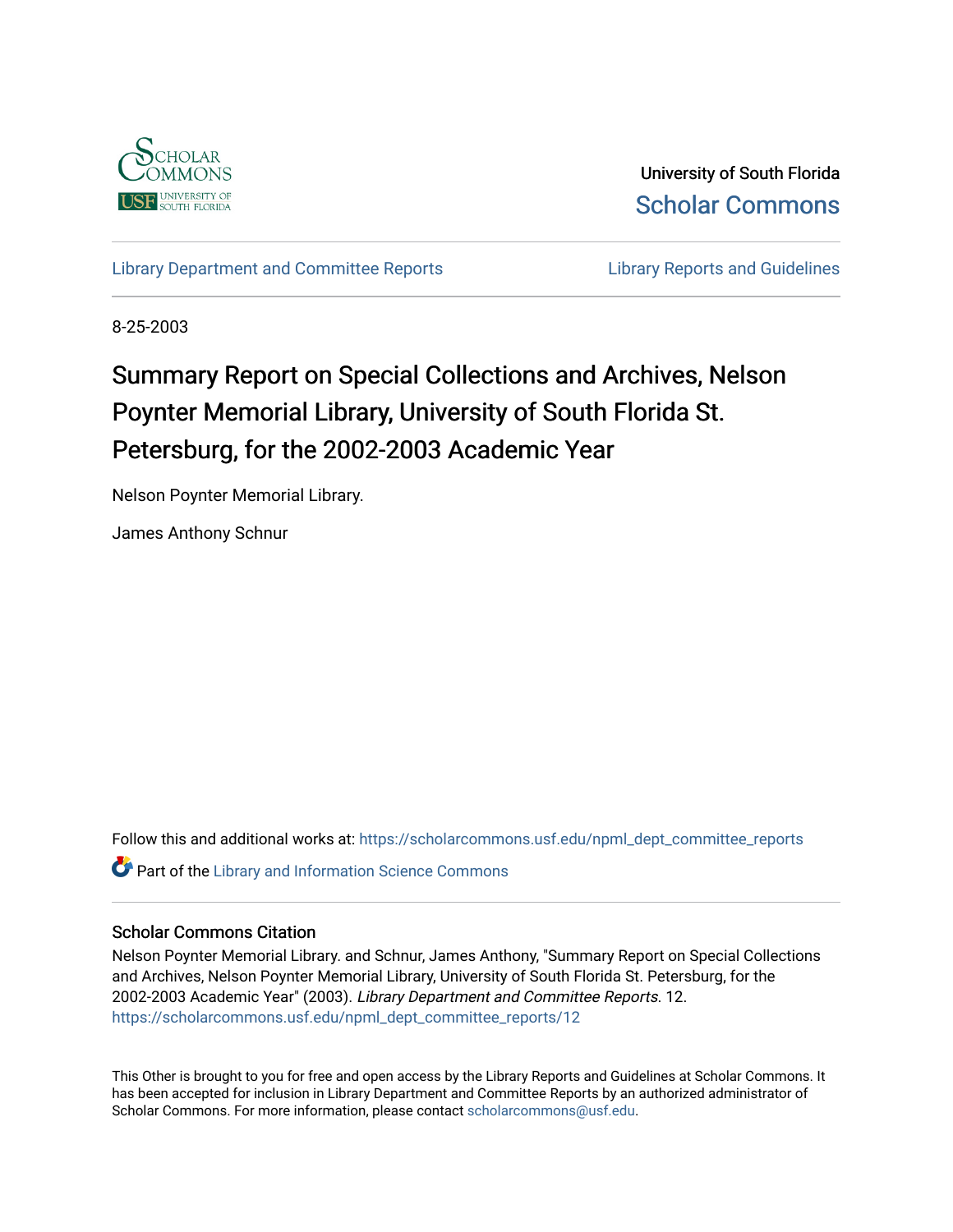Summary Report on Special Collections and Archives Nelson Poynter Memorial Library University of South Florida St. Petersburg for the 2002-2003 Academic Year



**Submitted by Jim Schnur Assistant Librarian Special Collections**

**25 August 2003**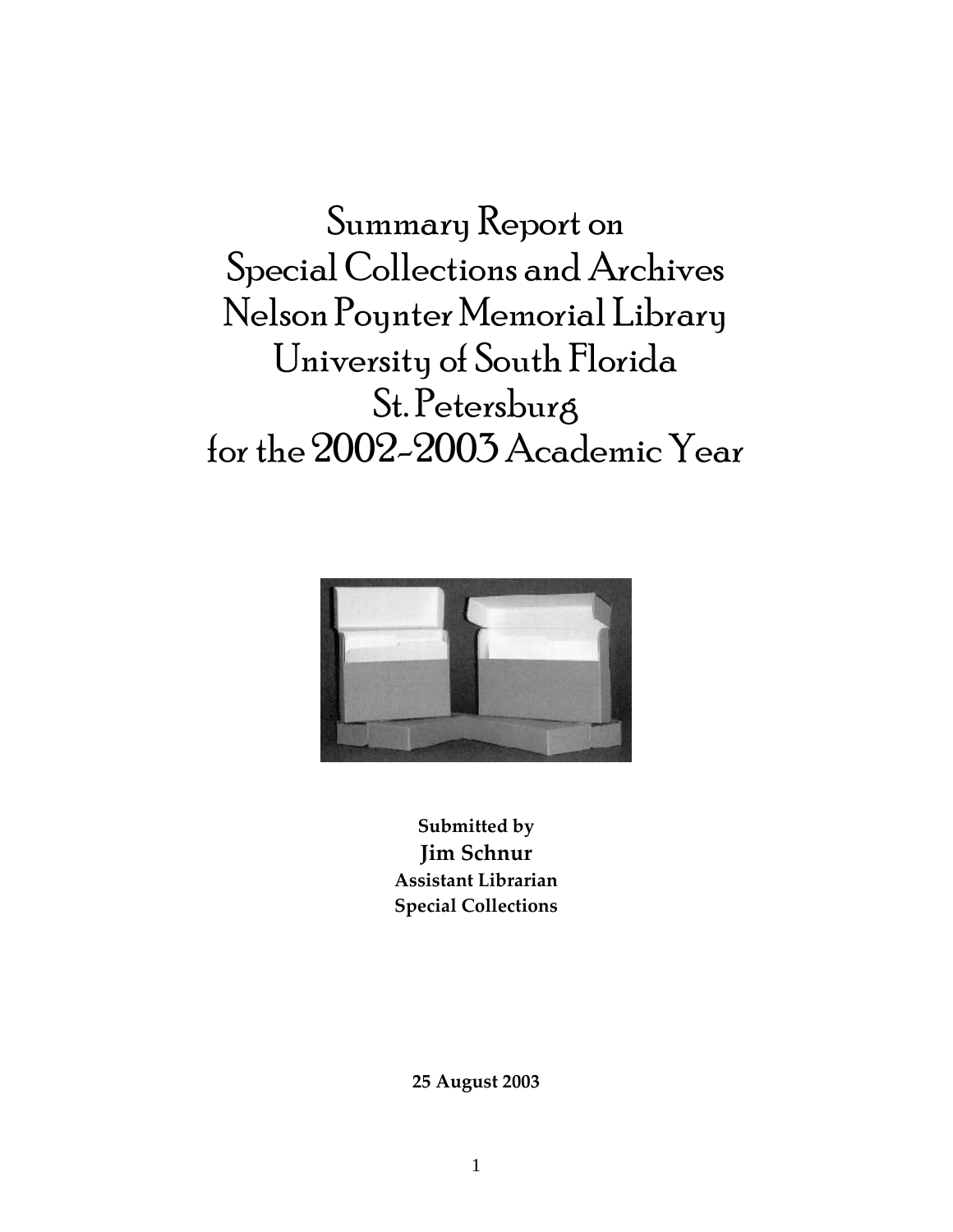## **Executive Summary**

Since its inception as the repository of Nelson Poynter's papers, the USF St. Petersburg library has obtained a variety of rare books, manuscript and audio/visual collections, and other primary sources materials that form the core of our Special Collections and Archives area. This report summarizes institutional and personal tasks, challenges, and accomplishments during the period from July 2002 through June 2003.

> Respectfully submitted, JIM SCHNUR

## **ESTIMATED REFERENCE AND INSTRUCTION STATISTICS**

|                                           | IN<br><b>PERSON</b>       | BY<br><b>PHONE</b>                    | BY<br><b>LETTER</b>      | BY<br><b>E-MAIL</b> | VIA<br><b>FAX</b> |
|-------------------------------------------|---------------------------|---------------------------------------|--------------------------|---------------------|-------------------|
| <b>Reference Inquiries</b>                | 115                       | 75                                    | 12                       | 65                  | 3                 |
| <b>Research Interviews</b>                | 45                        | 12                                    | 2                        | 35                  | $\bf{0}$          |
| Research In-depth                         | 27                        | 8                                     | 4                        | 18                  | $\bf{0}$          |
| Requests for Loans/<br><b>Photocopies</b> | IN<br><b>PERSON</b><br>17 | <b>BY</b><br><b>PHONE</b><br>$\bf{0}$ | BY<br><b>LETTER</b><br>3 | BY<br><b>OCLC</b>   | VIA<br><b>FAX</b> |
| Loan/Photocopy<br><b>Requests Honored</b> | 15                        | $\Omega$                              |                          | 4                   | 0                 |

#### **Hours of Operation (Walk-ins welcome, no appointment needed)**

| July 2002:          | 50 posted hours   | January 2003:      | 60.5 posted hours |
|---------------------|-------------------|--------------------|-------------------|
| <b>August 2002:</b> | 53 posted hours   | February 2003:     | 56 posted hours   |
| September 2002:     | 58.5 posted hours | <b>March 2003:</b> | 39 posted hours   |
| October 2002:       | 44 posted hours   | April 2003:        | 69 posted hours   |
| November 2002:      | 60.5 posted hours | May 2003:          | 55 posted hours   |
| December 2002:      | 32.5 posted hours | June 2003:         | 47 posted hours   |

Total public access hours: 625 posted hours (average of 12 hours/week) Other hours are available by appointment.

## **Collection Parameters**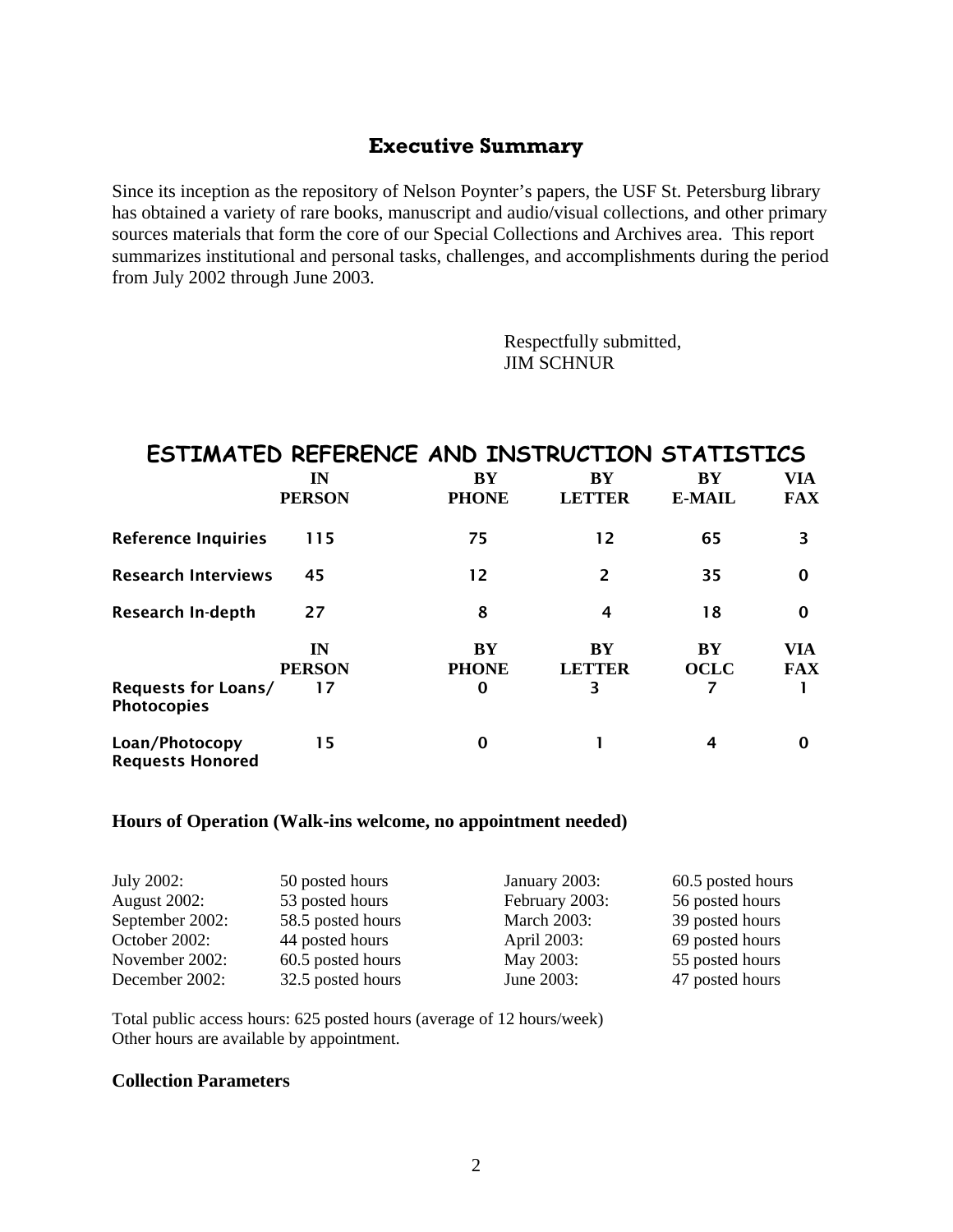| Fully Catalogued Manuscript/Archival Collections:       | 234.65 linear feet         |
|---------------------------------------------------------|----------------------------|
| Partially Catalogued Manuscript/Archival Collections:   | 23.75 linear feet          |
| <b>Unprocessed Manuscript and Archival Collections:</b> | 49.50 linear feet          |
| Catalogued Books, Serials, and Monographs:              | approx. 316.25 linear feet |
| Non-catalogued Books, Serials, and Monographs:          | approx. 12.25 linear feet  |
| (Serials and Manuscripts for IPEDS Report:              | 355.25 linear feet)        |

## **Collections Acquired and Processed**

| Kathleen Arsenault Literature Research Collection C.I.S.O. Records (USF Archives) <sup>*</sup> |                                      |
|------------------------------------------------------------------------------------------------|--------------------------------------|
| Hapgood/Berry Photographic Collection                                                          | Local and Regional Subject Files     |
| George Kell Reid Research File                                                                 | Jan Reiner Research File             |
| <b>Retired Executives Advisory Panel Papers</b>                                                | Westfall Coll. of St. Pete Buildings |
| Wilder's Trailer Park Collection                                                               |                                      |

## **Collections In-Process**

| Hazel T. Evans Papers                    | Regis A. Factor Papers                             | Don Ivey Research File |
|------------------------------------------|----------------------------------------------------|------------------------|
| <b>Pinellas County NOW Collection</b>    | Rural Protective Assn. Papers Harry Schaleman File |                        |
| USF St. Petersburg Archives <sup>*</sup> |                                                    |                        |

## **Web Page Development**

Ongoing maintenance of web pages under the http://www.nelson.usf.edu/spccoll domain through spring 2003. Approximately one-third of the pages provide general information (hours, location, links to other resources) and remaining pages highlight specific collections or record groups. Some collections include full-text finding aids on the web. Substantial revision of web pages planned for 2003-2004.

## **Bibliographic Instruction**

 $\overline{a}$ 

Two sessions on oral history education for regularly scheduled classes. Total students served: approximately 45.

Eight classroom bibliographic instruction sessions (five history classes; one theory of history class; two political science classes) on using primary and secondary sources in the library. Approximately 175 students in attendance.

In-class bibliographic instruction sessions for credit-bearing courses taught at USF St. Petersburg during 2002/2003: AMH 3423 (Summer 2002 and Spring 2003), AMH 2020 (Fall 2002 and Summer 2003). Total students served: 118, including senior auditors.

Collection already existed, but new accessions were received in 2002-2003.

On-going, as new materials are received.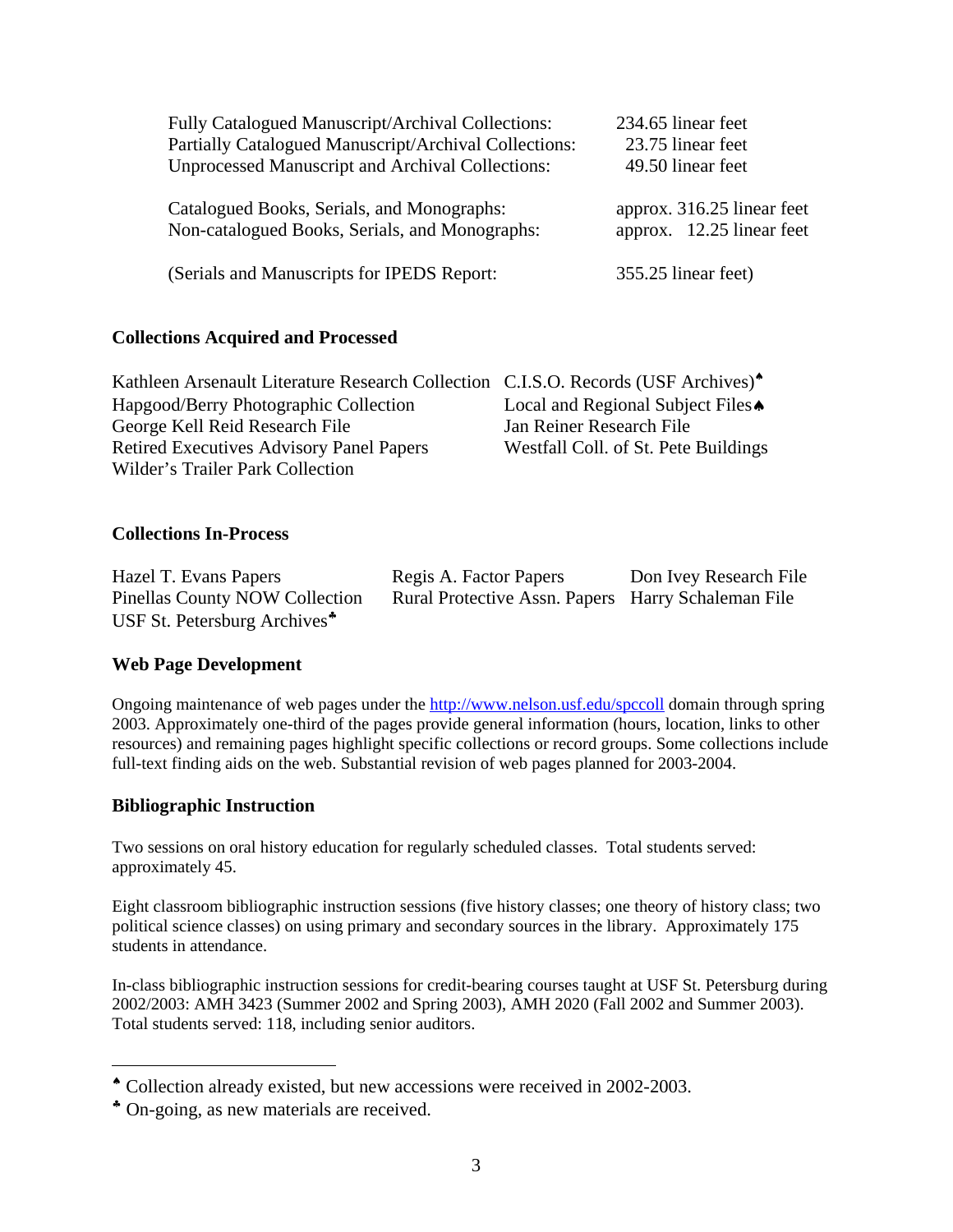## **Exhibits**

- Exhibit consultant/researcher, "Norman Jones, Sr., Retrospective Exhibit," Arts Center, St. Petersburg, Fall 2002/Spring 2003.
- Exhibit consultant/researcher, "Dateline St. Petersburg," replica pages of the *St. Petersburg Times*, BayWalk, St. Petersburg, beginning October 2002.
- Exhibit coordinator, "The Library Celebrates USF St. Petersburg's Programs of Distinction," Fall 2002.
- Exhibit consultant/researcher, "A Legacy of Courage, Vision and Hope," Holocaust Museum, beginning May 2003.

Exhibit coordinator, "Focus on Special Collections," Summer/Fall 2002.

Exhibit coordinator, "St. Petersburg in 1903: Images from the *St. Petersburg Times*," Spring/Summer 2003.

Exhibit coordinator, "Early History of Bayboro Harbor/Maritime Station," Spring/Summer 2003.

#### **University Service Committees**

USF Libraries Marketing Committee (through summer 2002); Merit Review Committee (ad hoc, with Tina Neville and Deborah Henry, through late summer 2002); Florida Studies Roundtable (ad hoc, ongoing); Search Committee, Dean of Enrollment Management (fall 2002); Systems Team Member (2002-2003); USF Libraries Digitization Center/Special Collections Selection Committee (2002/2003); Search Committee, Special Collections Librarian, Tampa Library (spring/summer 2003); USF Libraries Faculty Newsletter Editorial Board (beginning spring 2003).

#### **Lectures and Public Events on Campus**

Lecture and Film Presentation, "Special Collections at the USF St. Petersburg Library," Town and Gown Event, University of South Florida St. Petersburg, 11 March 2003.

#### **Outside Educational Lectures and Public Events**

Lecture and Public Narration, "Old Cars on Pinellas Roadways: Images from 1929." PINMAR Antique Car Collectors Club/Heritage Village, Largo, 6 August 2002.

Film Narration and Commentary, "St. Petersburg in 1929." Tenth Anniversary Gala Celebration, Renaissance Vinoy Hotel, St. Petersburg, 10 August 2002.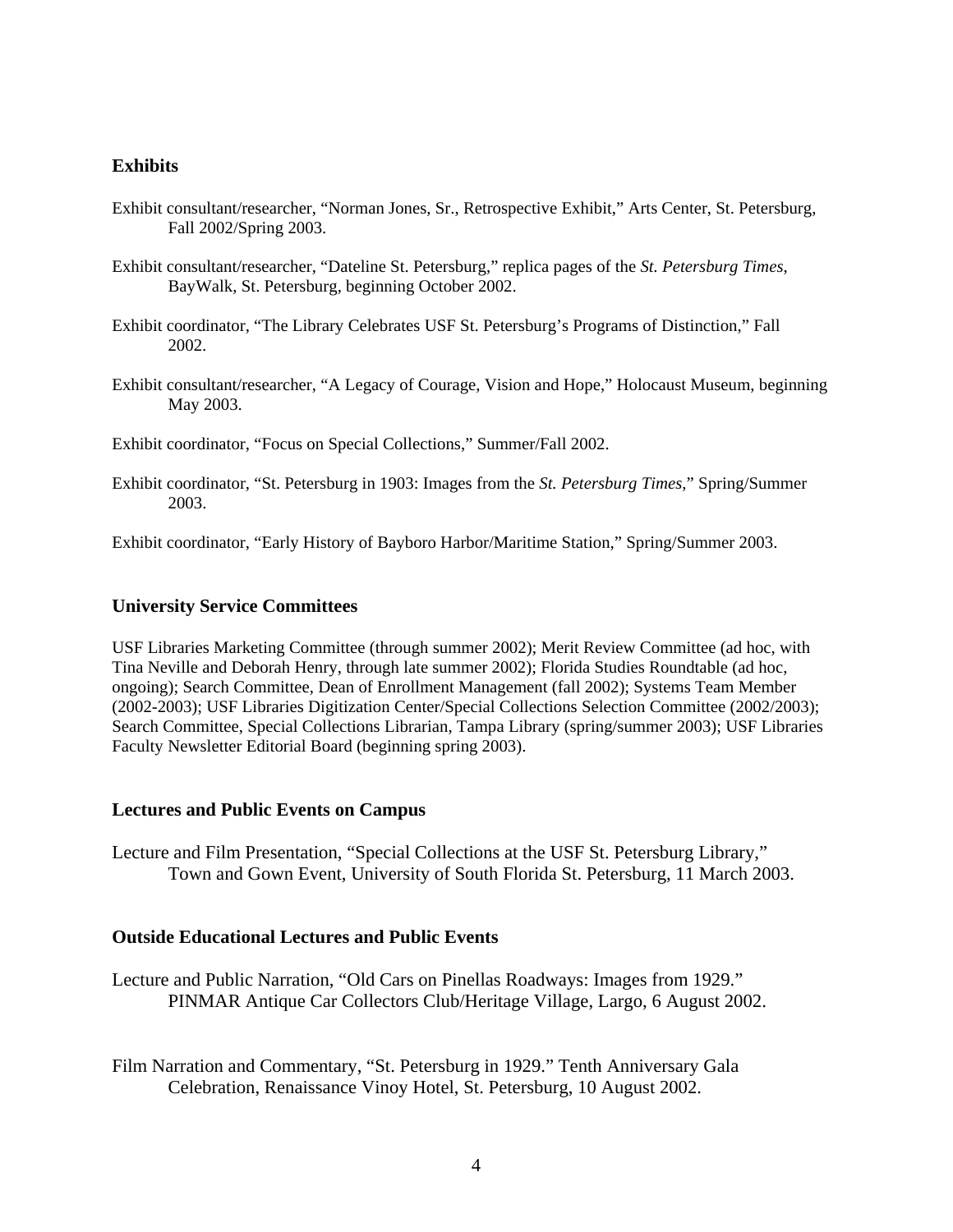- Instructor, "Oral History Workshop for Collecting Veterans' Oral History." [2 sessions] Largo Library, 23 September 2002.
- Lecture and Film Narration, "St. Petersburg in 1929." Volunteer and Docent Training Program, Heritage Village, Largo, 21 October 2002.
- Interview by Syl Farrell, "History of Education in Florida: The Johns Committee." *Bay Today*, Public Access, Cable Channel 47, Time-Warner Cable, October 2002.
- Interview by Syl Farrell, "History of Education in Florida: The Early Years at USF." *Bay Today*, Public Access, Cable Channel 47, Time-Warner Cable, December 2002.
- Instructor, "Sunshine, Green Benches, and Spring Training: An Informal History of St. Petersburg." Eckerd College Senior College, November 2002.
- Elderhostel instructor, Miscellaneous lectures on local and Florida history and the history of baseball, Eckerd College, October 2002, November 2002, January 2003, February 2003, March 2003.
- Lecture and Public Narration, "Pinellas Pastimes: A Journey through Our County's History," Braille and Talking Book Day, Pinellas Public Library Cooperative, Clearwater, 3 March 2003.
- Panelist, "150 Years of Lesbian, Bisexual, Gay, and Transgender History at the University of Florida," Reitz Student Union, University of Florida, Gainesville, 15 April 2003.

## **Outside Community and Committee Service**

- Scholarship Committee, Pinellas County Historical Society (fall 2002).
- Carolyn Mays Brevard Award Prize Committee, Florida Historical Society (spring 2003).
- Ad-Hoc Pinellas County History Research Advisory Committee, Heritage Village, Largo (beginning summer 2003).

## **Outside Consulting Related to Archives, Special Collections, and Florida History**

Manuscript reviewer of Maureen Ogle, *Key West: History of an Island of Dreams* (Gainesville: University Press of Florida, 2003).

Researcher and Humanities Scholar, Heritage Village/Florida Humanities Council Grant.

## **Sample Research Inquiries**

Research on the Manhattan Casino (USF Honors College student)